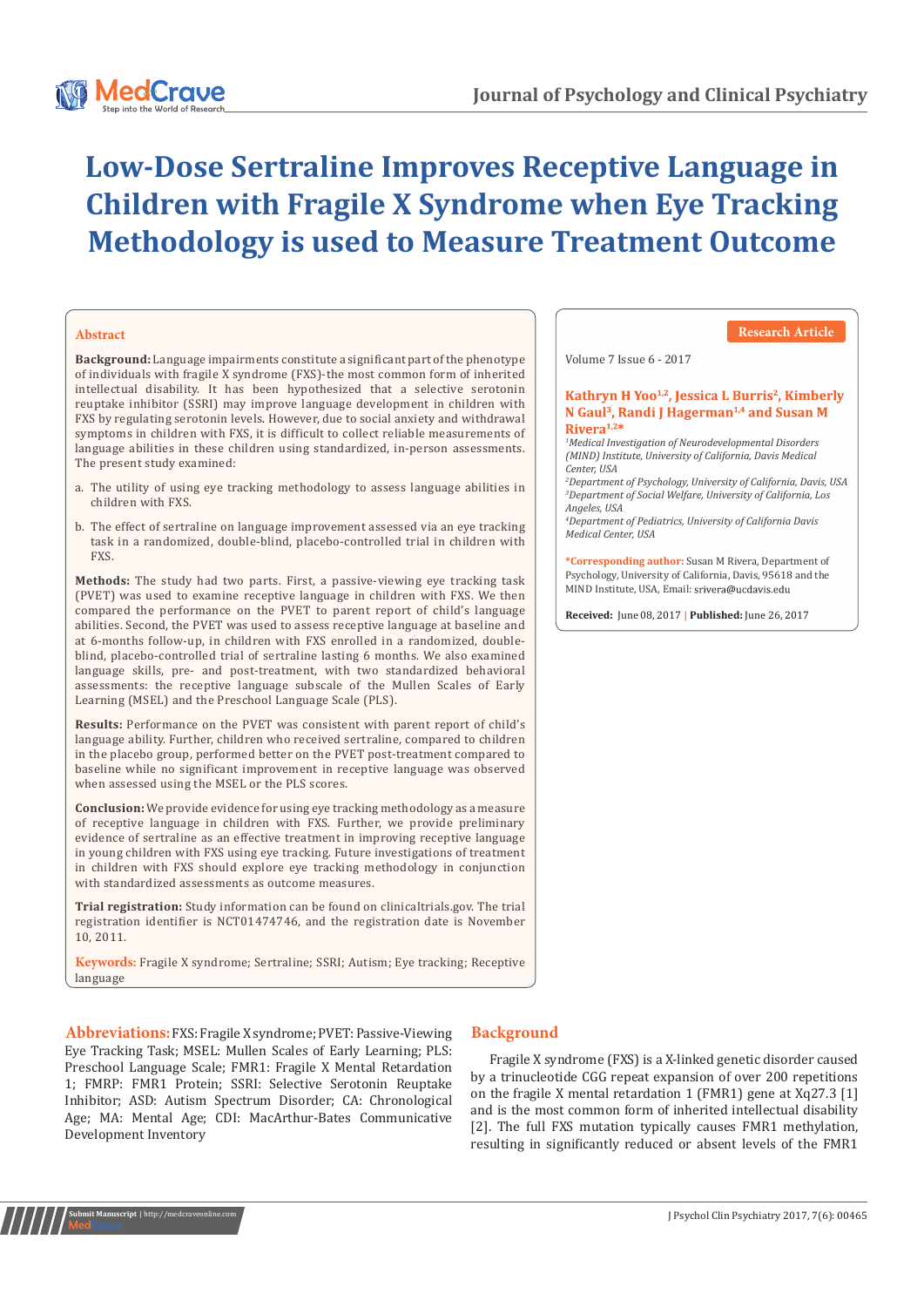protein (FMRP)-a selective, inhibitory, mRNA-binding protein that regulates the translation of mRNAs into their respective proteins. This deficit in FMRP results in intellectual, cognitive, and behavioral impairments including anxiety, attention-deficit hyperactivity disorder, aggression, self-injurious behaviors, deficits in sensory processing, and language impairments [3-8].

Although FMRP is expressed throughout the body, this protein plays a critical role in the development of neuronal soma and dendrites as FMRP regulates most of the proteins important for synaptic plasticity [9,10]. Specifically, FMRP negatively regulates the translation of RNA species into cytoskeleton proteins, γ-aminobutyric acid receptor subunits, and metabotropic glutamate receptors (mGluRs) at the synapse [10-12]. In FXS the lack of FMRP, and typically up-regulation of many proteins whose translation is inhibited by FMRP results in long, spindly, immature dendritic spines and negatively affects synaptic plasticity, synaptic transmission, and learning and memory [13]. Due to the upregulation of protein synthesis and altered synaptic function caused by deficits in FMRP levels, targeted treatments for FXS seek to reverse these neurophysiological changes.

One proposed treatment for ameliorating symptoms of FXS is the use of selective serotonin reuptake inhibitors (SSRIs). Existing research shows that children with autism spectrum disorder (ASD) have lowered levels of serotonin production in the CNS in the first 5 years of life compared to neurotypically developing children [14,15]. Further, treatment in early childhood may have cascading effects into later years of life due to rapid brain development during this early period [16,17]. Although treatment trials assessing the efficacy of SSRIs in children with disabilities are few, existing studies in FXS [18,19] and ASD, which has a high co-morbidity with FXS [20], suggest that SSRIs may be beneficial in reducing symptoms of anxiety, irritability, and transitioninduced behavioral deterioration, and may improve expressive and receptive language development, fine motor skills, and social participation.

Significantly diminished vocabulary, as compared to typically developing children, is a hallmark feature of FXS [21-23]. Further, FXS is associated with impairments and delays in various cognitive domains relevant for language acquisition such as sequential processing [24], working memory [25], and attention [26]. Not only do these cognitive challenges impact language abilities, but individuals with FXS exhibit relatively higher rates of challenging behaviors and psychopathology that may likely disturb the social interactions that promote language development. These include hyperactivity [27], avoidance issues as a result of neuroendocrine dysfunction [28], and social anxiety [29,30].

The present study examined the efficacy of sertraline on the development of language in children with FXS. Sertraline is approved by the FDA as a treatment for obsessive-compulsive disorder in children aged 6-17 years, and for major depressive disorder, panic disorder, posttraumatic stress disorder, premenstrual dysphoric disorder, and social anxiety in adults. To date, few studies have examined the effect of low-dose sertraline on language development in children with FXS. In one study with 12-50 month-olds with FXS, Winarni and colleagues found improvement in both expressive and receptive language development in the group treated with low-dose sertraline [19]. However, the results from this study were from retrospective

observation data obtained from a chart review of medical records, which could introduce clinical bias in addition to other potential confounding factors associated with treatment that were not available in the medical records.

In a controlled trial of low-dose sertraline in young children with FXS aged 2-6 years old, Greiss-Hess and colleagues found significant improvements in motor and visual perceptual abilities and social participation in the group treated with sertraline compared to the placebo group, but they did not find significant improvements in language development for the group as a whole [18]. However, post hoc assessment for those with FXS and ASD found significant improvement in expressive language compared to placebo. Greiss-Hess and colleagues used clinical assessments, which required interactions with clinicians as well as responses from the child with FXS. It is possible that Greiss-Hess and colleagues did not find significant language improvements for the overall group because they utilized assessments requiring child-to-clinician interactions. Given the prominent social anxiety and withdrawal symptoms often seen in children with FXS [8], collecting accurate measurements of language abilities using standardized, in-person assessments may hamper language assessment in these individuals and cause an underestimation of skills.

In the present study, we present a novel, passive-viewing eye tracking task (PVET) as an alternative measure to assess language improvement in children with FXS over the course of low-dose sertraline treatment. The PVET was adapted from Fernald and colleagues' "looking-while-listening" task, which measures the time course of children's gaze patterns in response to speech [31]. This methodology has low task demands and does not require verbal or overt motor responses such as a point from the child, which is ideal for children with FXS. Indeed, eye tracking methodology has been used successfully to examine speech comprehension in children with ASD [32]. The current study had two aims. First, we examined the utility of the PVET to evaluate receptive language skills in young children with FXS. Second, we used the PVET as an exploratory outcome measure of language improvement in a randomized double-blind placebo-controlled trial of low-dose sertraline in children with FXS.

## **Methods**

## **Participants**

The sample to examine the utility of the PVET comprised 68 children diagnosed with FXS (55 male) with mean chronological age (CA) of 37.81 months (SD= 15.46 months; 12 to 72 months). A subset of the sample for the PVET validity analysis were enrolled in a placebo-controlled study of sertraline. The sample for the placebo-controlled study of sertraline comprised 22 children, 24 to 60 months, diagnosed with FXS (21 male), randomly assigned to either placebo (n= 12) or sertraline (n= 9) and comprised a subset of the sample reported in [18]. These children were evaluated at two time points: baseline and 6-months follow-up. For the placebo group at baseline, the mean CA was 43.14 months  $(SD = 14.52$  months; 2 to 5 years) and at the follow-up, the mean CA was  $51.54$  months (SD = 12.92 months; 2 to 5 years). For the sertraline group at baseline, the mean CA was 41.54 months (SD = 12.34 months; 2 to 5 years) and at the follow-up, the mean CA was 47.79 months (SD = 12.27 months; 2 to 5 years).

**Citation:** Yoo KH, Burris JL, Gaul KN, Hagerman RJ, Rivera SM (2017) Low-Dose Sertraline Improves Receptive Language in Children with Fragile X Syndrome when Eye Tracking Methodology is used to Measure Treatment Outcome. J Psychol Clin Psychiatry 7(6): 00465. DOI: [10.15406/jpcpy.2017.07.00465](http://dx.doi.org/10.15406/jpcpy.2017.07.00465)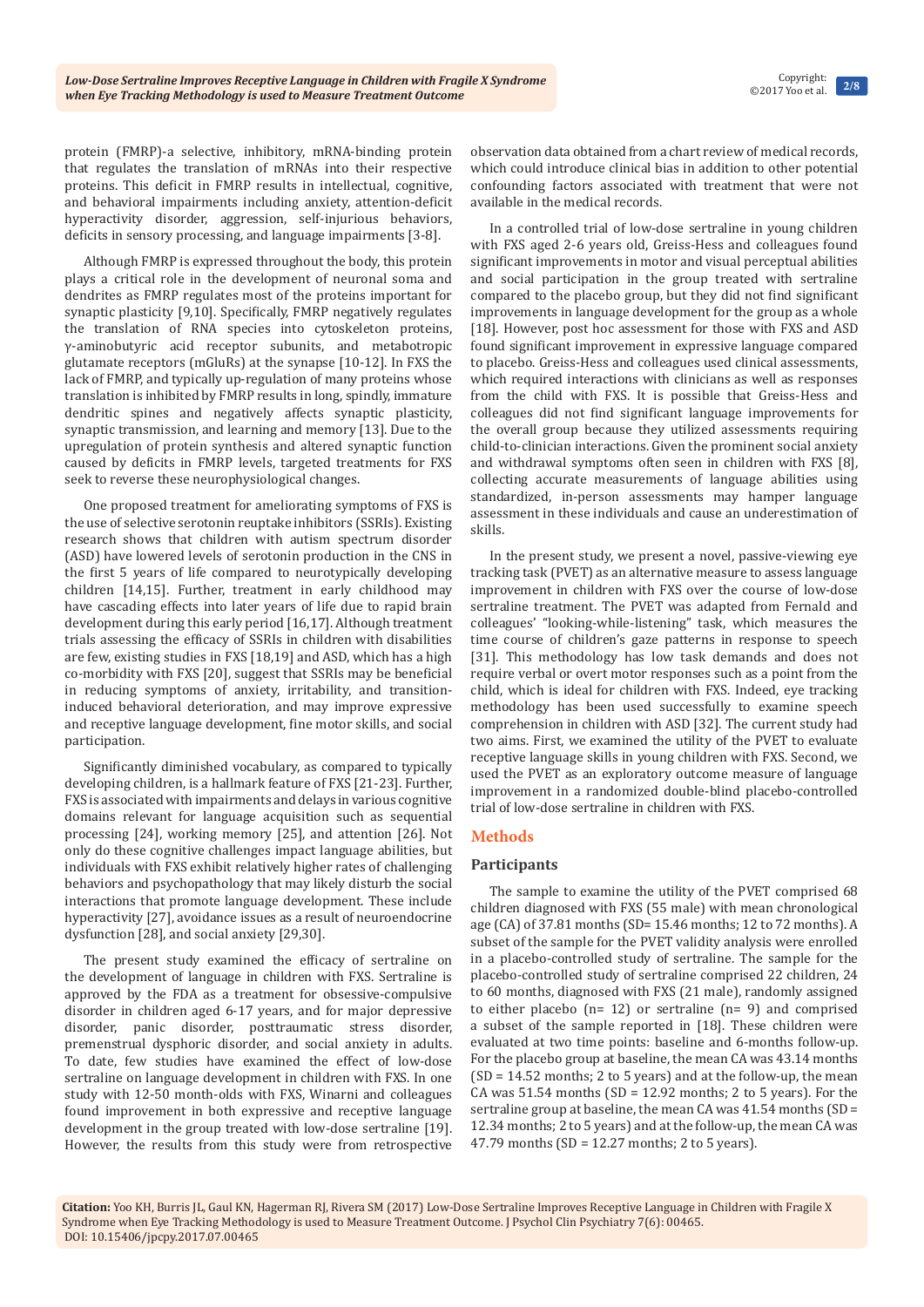Participants were clinically evaluated at the UC Davis MIND Institute. Participants were English speaking and willing to travel and participate in the current trial. Participants with a central nervous system disease other than FXS were excluded from the study and participants with and without ASD were included in the study. Participants 2 to 3 years of age received sertraline liquid or placebo liquid in a dose of 2.5 mg/day (0.125 mL) and participants older than 3 years received a dose of 5.0 mg/day (0.25 mL). Assessments were completed in the clinic at baseline and at a 6-month follow-up visit. In the first month, telephone calls were made weekly to monitor side effects with subsequent calls made monthly, and the 3-month follow-up included a review of behavior and side effects (see [18] for details and profiles of the participants).

Cognitive level was assessed using the Mullen Scales of Early Learning [33], which is a standardized assessment used for children between 3 months and 60 months of age. The MSEL consists of five subscales: gross motor, fine motor, receptive language, expressive language, and visual reception. The mental age (MA) of each participant was calculated by averaging the age equivalencies across four different domains (excluding gross motor) and converting this average to MA in months and days. We excluded the gross motor subscale from the MA calculation because, given our wide age range, the gross motor scores are less valid in children above the age of 33 months [33]. In addition, the Preschool Language Scale (PLS) was administered to assess language skills. The PLS is consisted of the auditory comprehension scale (AC) and the expressive communication scale (EC) for children from birth through 7 years and 11 months of age [34]. The mental ages for the PVET (Aim 1) ranged from 5.23 months to 71.18 months (M = 21.82 months; SD = 11.19 months). For the placebo-controlled sertraline study (Aim 2), MA at baseline for the placebo group ranged from 10 months to  $35.21$  months (M= 21.17 months; SD= 7.58 months) and at follow-up, the MA ranged from 15.21 months to 39 months (M= 25.58 months; SD= 7.89 months). The MA at baseline for the sertraline group ranged from 6.21 months to 32.15 months (M= 20.68 months; SD= 8.11 months) and at follow-up, the MA ranged from 7.21 months to 45.08 months (M= 25.46 months; SD= 11.09 months). See table 1 for CAs and MAs for each group at baseline and at follow-up.

**Table 1:** Age distribution (in months) of participants in the sertraline study.

|            | <b>Baseline</b> |              | <b>Follow-Up</b> |               |
|------------|-----------------|--------------|------------------|---------------|
|            | C <sub>A</sub>  | <b>MA</b>    | CA               | <b>MA</b>     |
| Placebo    | 43.14 (14.52)   | 21.17 (7.58) | 51.54 (12.92)    | 25.58 (7.89)  |
| Sertraline | 41.54 (12.34)   | 20.68 (8.11) | 47.79 (12.27)    | 25.46 (11.09) |

Mean chronological age (CA) and mean mental age (MA) in months of participants in the placebo-controlled sertraline study at baseline and at followup. Standard deviations are in parentheses.

#### **Apparatus**

Stimuli were presented on a 17-inch Tobii 1750 LCD binocular eye tracker (Tobii Technology, Sweden, 1280 x 1024 pixels resolution) to record children's fixations during the task. Eye tracking data were collected at a sample rate of 50 Hz. The average accuracy of the recorded eye coordinates was about  $0.5^{\circ}$ , which is approximately 0.5 cm at a viewing distance of 60 cm. The average accuracy in timing is 25-35 ms. Drifts are compensated with an average error of 0.5°. When one eye could not be measured, data from the other eye were used to determine the gaze coordinates. The recovery time to full tracking ability after an offset was about 100 ms. Fixations were defined using the Tobii fixation filter, such that maximum angle between fixations was  $0.5^{\circ}$  and fixations had to be longer than 60 ms. A standard five-point Tobii calibration was attempted for all participants. Recalibration occurred if any single point was missed. Our goal was to only begin the task once all 5 points had a successful calibration; however, given the limited attention span and behavioral challenges that are present in children with FXS, the minimum requirement to proceed with the task was a successful calibration of the center point for each eye.

## **Task details**

Two versions of the task were designed, one to be appropriate for use in children with mental ages between 12 and 24 months (the "younger version") and the other to be appropriate for use in children with mental ages between 25 and 36 months (the "older version"). These two versions of the task were developed because of the wide age range of the randomized control trial of sertraline. No single set of words would have been developmentally appropriate for all children across this age range. All task details below apply to the development of both tasks, with the only difference being the actual words/images that were presented.

The task consisted of 30 objects selected from the MacArthur-BatesCommunicative Development Inventory (CDI) questionnaire of commonly known words by age [35]. Images of selected words were taken from image sets created from the original Snodgrass and Vanderwert's object database that contained texture and color information [36,37]. In the scenario that a selected word did not have a corresponding picture, an additional word was selected from the same age category of words.

Images were paired side by side (two images per trial) presented on a white background at a viewing distance of 60 cm with a visual angle of approximately 6.78°. Each image was used once as a target word and once as a distractor word resulting in 30 total trials in the task. Following Fernald and colleagues' [31] guidelines, animate items (e.g., duck) were paired with animate items (e.g., cat), and inanimate items (e.g., book) were paired with inanimate items (e.g., chair). Aside from these guidelines, pairings were randomly selected. Each image pair was presented for a total of six seconds in a fixed random order to all participants with a 1-second fixation cross that was presented between image pairs (Figure 1).

Audio clips were recorded with a female voice using a positive tone and affect for all target words and three different carrier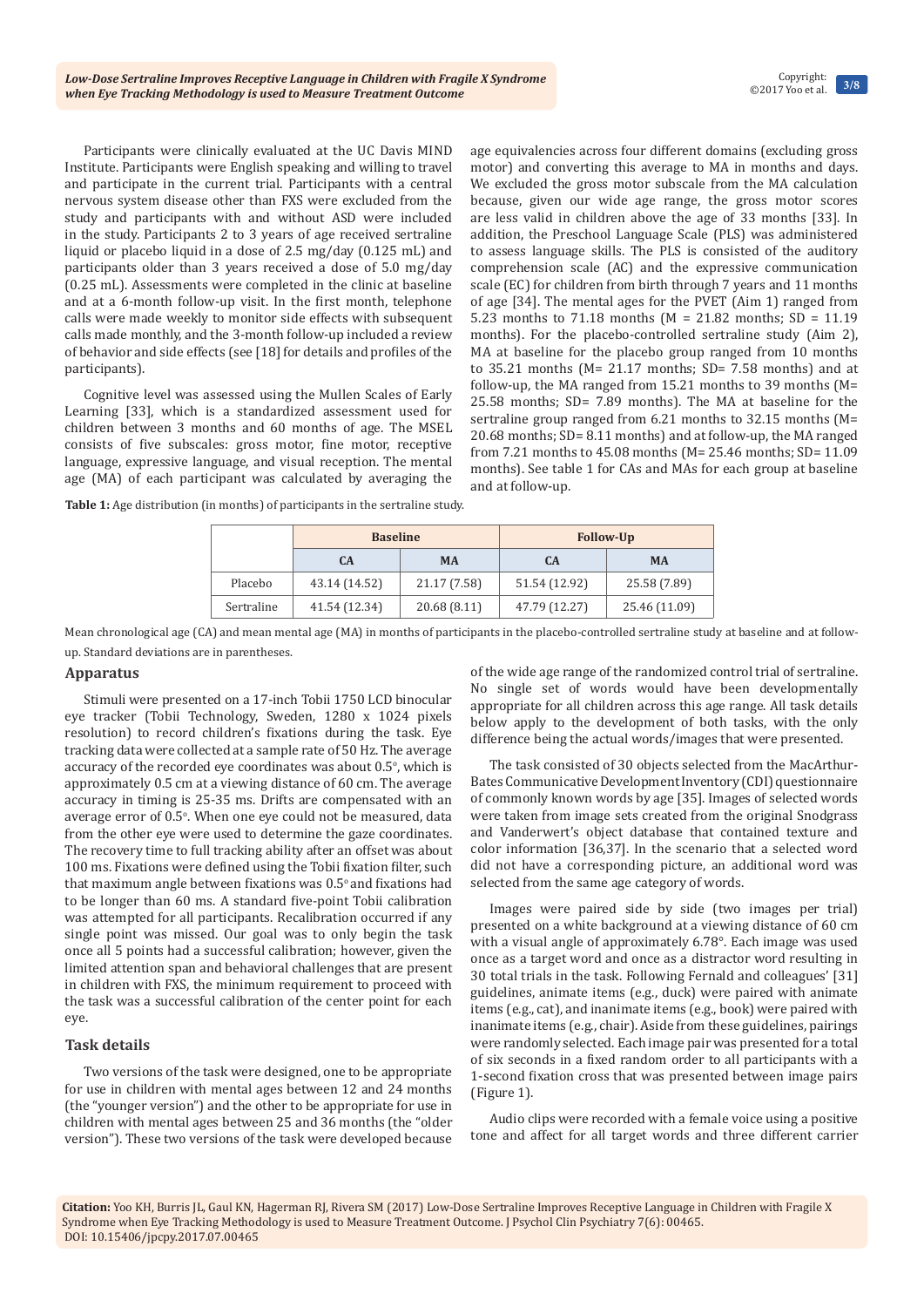phrases. The three different carrier phrases used were: "Where's the", "Find the", and "Look at the." Target words were recorded separately from the carrier phrases to control the timing of the target word presentation in each trial. The sound clips were edited together in Audacity® (www.audacityteam.org) to fluidly present a randomly selected carrier phrase with each of the 30 target words (e.g., "Where's the *dog*?", "Look at the *ball*"). These sound clips were recorded and combined in this way so that the onset of the target word occurred precisely two seconds into the visual presentation of the images.



**Figure 1:** Sequence of events in the passive-viewing eye tracking task (PVET). The sequence illustrated here consists of two trials.

A single trial consisted of the pair of objects appearing on the screen while the carrier phrase was presented and then exactly two seconds into the trial, the target label would begin. The images were shown prior to the label to allow for visual detection of both objects prior to the label being heard. The image then remained on the screen for four additional seconds to allow for visual reaction of the participant in response to the verbal instructions that they had heard. Each trial therefore lasted for a total of six seconds (see Figure 2 for the schematic time line of a trial).



**Figure 2:** Schematic time line for a trial. The shaded area represents the 300 ms to 1800 ms segmentation window from label onset for calculating the visual preference score. Time line is adapted from [31].

Prior to completion of the eye tracking protocol, parents completed a parent report language inventory for their child that asked the parents what words the child understands and says [\(Appendix A\)](http://medcraveonline.com/JPCPY/JPCPY-07-00465A.pdf). The inventory consisted of two columns (30 words in each column) representing two versions of the task (older versus younger). This inventory was reviewed by a researcher prior to calibration to best choose which version of the task to present to the child. If children were marked as understanding

less than 50% of the words on the younger version of the list, they were shown the younger version of the task (regardless of chronological age of the participant). Given that language deficits are a hallmark of FXS [3, 38], we felt this was the best way to tailor presentation to each participant. We therefore had a parent report of whether the children were familiar with each word as well as the child's task performance on each presented word.

## **Analysis**

The task was analyzed using Tobii Studio analysis software to calculate total looking time to each object on the screen. Statistical analyses were performed using SPSS (version 23). Scenes were created separately to capture the first two seconds of the trials (pre-label) and the last four seconds (post-label). This allowed for analyses of looking prior to the labeling of the target object (for baseline visual preference, and to ensure that both objects had been viewed) as well as visual reaction time to the auditory cue. Areas of interests (AOIs) were created to encompass 15% of the screen each around both the target and distractor objects. The primary measure of performance on each trial was the total fixation duration from 300 ms to 1800 ms after the onset of the target word (i.e., label), from which we calculated an overall visual preference score. The 300 ms to 1800 ms segmentation window was based on previous methods and findings [31, 39]. The visual preference score, or the proportion of looking time to target on each trial, was calculated as the total fixation duration to target object divided by the sum of the total fixation to target object and to distractor object.

## **Results**

## **Utility of the passive-viewing eye tracking task (PVET)**

We first examined the relations between the child's performance on the PVET (visual preferences score for target objects) and parent-report of the child's knowledge of the target object labels. We ran a one-sample t-test to examine whether the proportion of looking time for items the parent reported that the child knows, i.e., target objects, was significantly above chance (.50). We found that proportion of looking time for items the parent reported as known to the child was significantly above chance for the target objects  $(t(60)= 2.703, p = .009;$  Figure 3). Next, we ran a one-sample t-test to assess whether the proportion of looking time for objects that the parent reported the child *does not* know was significantly above chance. Children did not look significantly longer at objects reported by the parent as unknown to the child  $(t(53) = -0.176, p = 0.861;$  Figure 3<sup>t</sup>. Mean proportion of looking time for known objects versus unknown objects was  $0.553$  (SD = .152) and  $0.496$  (SD= .183) respectively.

Next, we assessed whether children's performance on the PVET was related to existing standardized assessments of receptive language. We assessed children's receptive language using the receptive language (RL) subscale of the Mullen Scales of Early Learning (MSEL) and the auditory comprehension (AC) subscale of the Preschool Language Scale (PLS). We ran a partial

i The degrees of freedom between these two t-tests are different because of the difference in the number of known versus unknown items the parents report, i.e., it is child-dependent.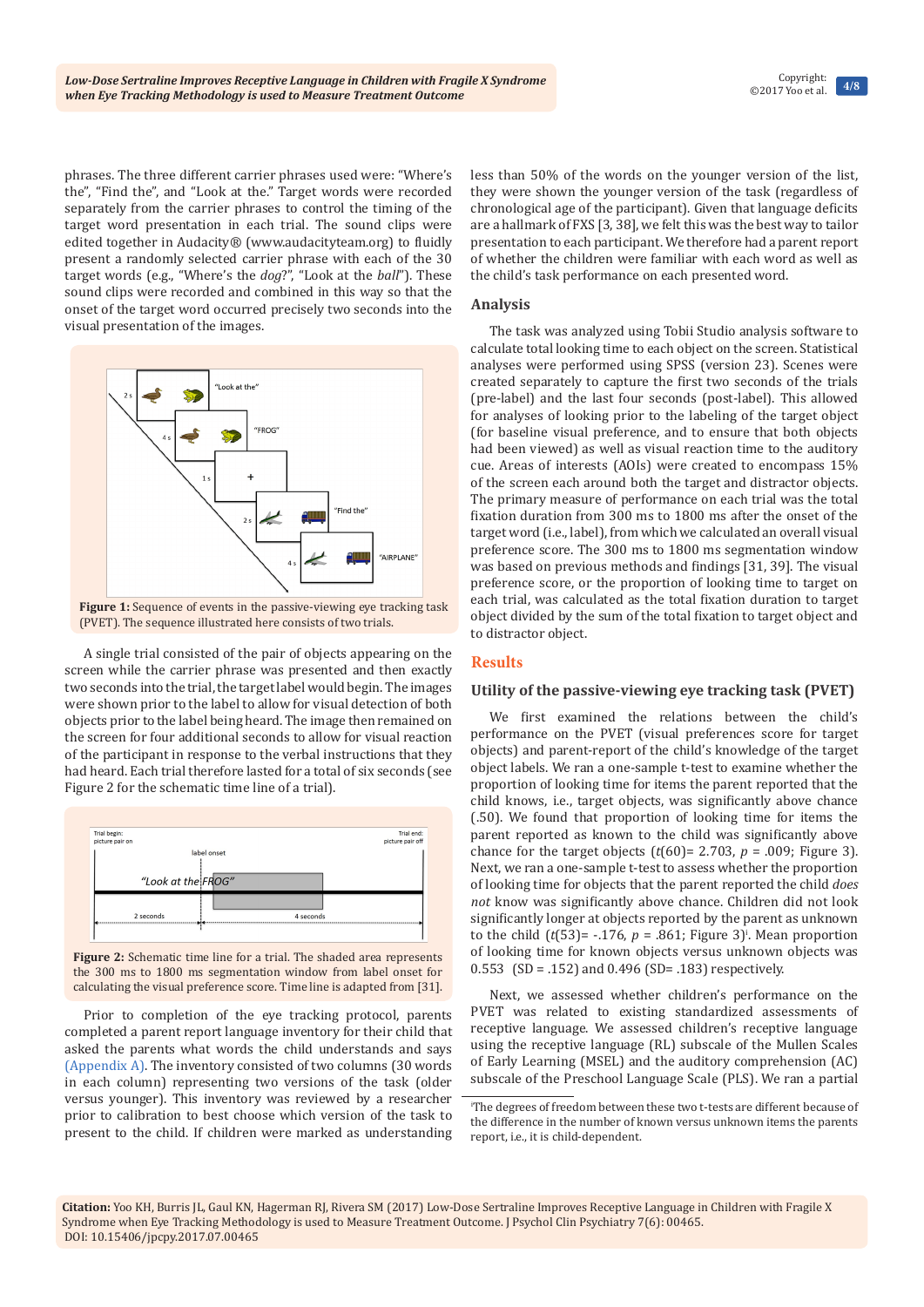correlation and found a significant positive relation between looking time to target object and MSEL RL score (*r*(28) = .523, *p* = .003). Further, we found a significant relation between looking time to target and PLS AC score (*r*(28) = .565, *p*= .001). Scatterplots of these relations are provided in Figure 4.



**Figure 3:** Parent report of child's word knowledge and performance on the PVET.



**Figure 4:** Relation between looking time to target and the ageequivalent score of the receptive scale of the Mullen Scales of Early Learning (left panel). Relation between looking time to target and the age-equivalent score of the auditory comprehension scale of the Preschool Language Scale (right panel).

## **The effect of sertraline on PVET performance and assessment scores**

Using the PVET as an exploratory outcome measure, we examined whether sertraline influenced language improvement in children with FXS in a placebo-controlled trial. We implemented the PVET at baseline (pre) and at the 6-month follow-up (post) for both the placebo and sertraline groups. To examine whether sertraline influenced children's performance on the passive viewing task, we ran a repeated-measures analysis of variance (RMANOVA) with Group (placebo, sertraline) as a betweensubjects factor and Phase (baseline, post) as the within- subjects factor. We found a main effect of Phase  $(F(1,20) = 4.404, p = .049,$  $\eta_p^2$  = .18) and a Group x Phase interaction (*F*(1,20) = 5.334, *p*  $=$  .032,  $\eta_p^2$  = .250). Follow up analyses revealed that for the sertraline group, there was a significant improvement in looking time on the PVET from baseline  $(M = .451; SD = .070)$  to post  $(M$ = .538; SD = .095; Figure 5). The placebo group, however, did not show this improvement on the PVET task from baseline to post  $(M_{\text{baseline}} = .510, SD_{\text{baseline}} = .056; M_{\text{post}} = .506, SD_{\text{post}} = .080).$ 



**Figure 5:** The effect of low-dose sertraline on looking time to target on the passive-viewing eye tracking task (PVET).

In addition, we examined whether the MSEL and the PLS reflected the efficacy of sertraline that was observed with improvement in the PVET from pre- to post-administration of sertraline. We ran a RMANOVA with Group (placebo and sertraline) as a between-subjects factor and Phase (baseline and post) and Assessment (MSEL RL subscale and PLS AC subscale) as within-subjects factors. We found no significant interactions (Assessment x Group: *p* = .92; Phase x Assessment: *p*= .87; Phase x Assessment x Group:  $p = .23$ ) in the assessment scores from pre to post after administration of sertraline or placebo suggesting that while the PVET was able to measure improvement in language comprehension, this improvement was not detected with the behavioral assessments MSEL and PLS.

## **Discussion**

The current study first examined the utility of using eye tracking methodology to assess language abilities in young children with FXS. Measuring language skills, particularly receptive language in children with neurodevelopmental disorders, poses a challenge given that many standardized measures of language development including language comprehension are not suitable for children with neurodevelopmental disorders. In a study with children with ASD, it was reported that almost thirty percent of children performed at floor level with standardized assessments. This is potentially due to the fact that response demands (verbal or motor) are often required by traditional language assessments, leading to the underestimation of children's receptive language skills [40].

 The PVET used in the current study was adapted from the looking-while-listening methodology pioneered by Fernald and colleagues [31], and is technically "simple" with regards to the presentation of the stimuli and task demands. Therefore, this task was ideal to use with FXS populations given that overt verbal and motor responses were not required. Because individuals with FXS face both fine and gross motor problems and social anxiety [41,42] this passive-viewing methodology allows removal of these behavioral and response demands, making the task a more accurate measure of receptive language ability and arguably a superior outcome measure for clinical trials compared to childto-clinician assessments.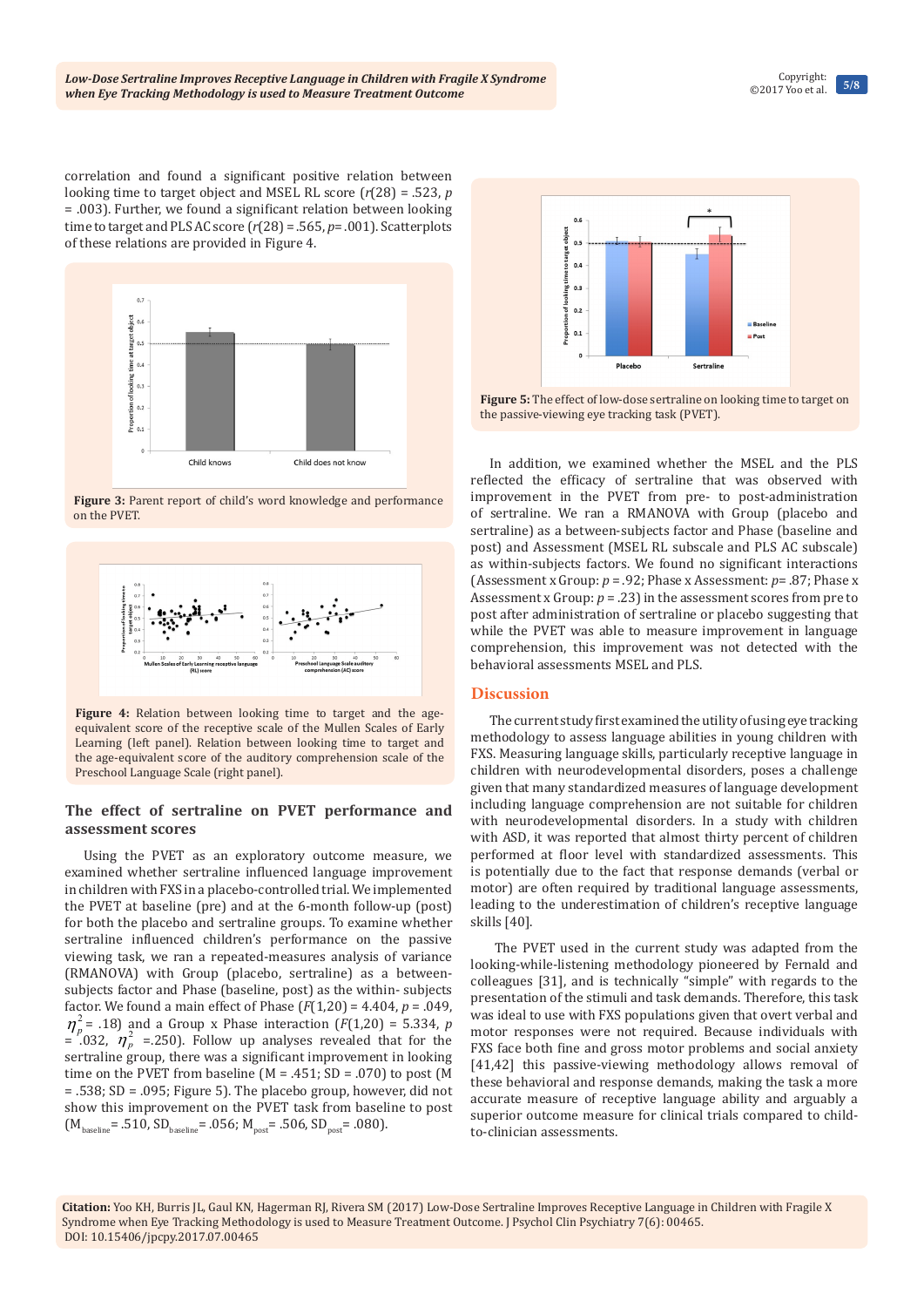We found that parents' report of children's knowledge of words and performance on the PVET was related, i.e., when parents reported that the child knew the word (e.g., book) the child looked at the known labeled object, i.e., book, longer compared to the distractor object suggesting that they recognized the item 'book.' This finding is consistent with existing evidence demonstrating that children with ASD spend a longer amount of time looking at known items versus unknown items [32] and lends confidence for using this method as to assess receptive language skills.

For our second aim, we assessed receptive language improvement in children with FXS using the PVET as an outcome measure in a randomized, double-blind, placebo-controlled trial of sertraline. We found that children's looking time to the target object after the object had been labeled was greater in the sertraline group compared to the placebo group suggesting that sertraline may be an effective treatment to improve receptive language in young children with FXS. In contrast, when we used the MSEL and the PLS to examine the effect of sertraline on language improvement, we found no significant improvement in receptive language with these clinical assessments. Although our data suggest that performance of children with FXS on the PVET, the MSEL, and the PLS were related (Figure 4), the PVET was the only measure that was sensitive enough to detect improvements in language comprehension after administration of sertraline in children with FXS. Although our sample size was small, these preliminary findings warrant further examination of eye tracking tasks as an outcome measure for treatment studies with children with FXS given that these tasks are not behaviorally taxing (requiring verbal and motor responses) on the child compared to traditional clinical assessments.

Our sample for the placebo-controlled trial of sertraline was a subset of the sample reported in a previous placebo-controlled study by Greiss-Hess et al. [18]. In that study, no significant differences in receptive language improvement in the sertraline or the placebo group were observed when accessed via the MSEL, which was consistent with the current findings. In contrast, a retroactive chart review reported significant improvement in both expressive and receptive language in FXS children treated with sertraline [19]. When we used the PVET as an outcome measure of language improvement, the PVET could detect these improvements in vocabulary knowledge. Our results suggest that the PVET may be a useful tool to gauge subtle improvements in receptive language that traditional standardized assessments may not reflect. These results demonstrate a need for future studies to replicate our preliminary findings using eye tracking tasks as an outcome measure in treatment studies of children with FXS.

Existing evidence suggests that early development may be an opportune time to implement treatment given the rapid synapse formation and network connectivity observed in the first years of life [43,44]. In nonhuman primates, developmental changes in serotonin content and binding of serotonin receptors in the brain have been demonstrated [45,46]. In children with ASD, however, there is a marked disruption in the capacity of serotonin synthesis starting early in life [47]. Due to this disruption in the first few years of life, not only is it important to deliver potentially

beneficial pharmacological SSRI treatments such as sertraline but it is just as critical to detect improvements in domains such as language. The detection of improvements early in life can have cascading effects into the later years of life, and our results suggest that the PVET may be a useful tool to detect these subtle yet critical improvements.

Although there was no difference in reported side effects of sertraline compared to the placebo and no serious adverse events in both groups over the course of six months [18], longterm follow up visits are critical to better understand the effects of and potential issues with sertraline use in young children. Nonetheless, our study is a novel study using a passive-viewing eye tracking task to assess receptive language improvement in a controlled trial of sertraline in children with FXS and provides evidence for improved language comprehension in young children with FXS with sertraline use. Future studies should not only investigate the effects of long-term sertraline use in young children but also examine the validity of using outcome measures with various methodologies including eye tracking in conjunction with standardized assessments of language skills.

## **Conclusion**

The results of the current study provide evidence for using eye tracking methodology as a measure of language skill in children with FXS. Using this methodology, we also provide preliminary evidence of sertraline as an effective treatment in improving receptive language in young children with FXS.

## **Funding**

This project was supported by R01 HD056031 from the NICHD to S. M. Rivera. Other sources of support include the Health Resources and Services Administration (HRSA) of the U.S. Department of Health and Human Services (HHS) under grant number R40MC22641 and T32MH073124(KY) from the National Institute of Mental Health. The information or content and conclusions are those of the authors and should not be construed as the official position or policy of, nor should any endorsements be inferred by HRSA, HHS, or the National Institute of Mental Health or the National Institutes of Health. The project was also supported by the MIND Institute Intellectual and Developmental Disabilities Research Center (U54 HD079125) and the National Fragile X Foundation.

## **Authors' Contributions**

KY analysed and interpreted the data and was a major contributor in writing the manuscript. JB wrote the method section. SR, KG, and JB designed the eye tracking task. JB and KG collected the data. RH designed the placebo-controlled sertraline study. All authors read and approved the final manuscript.

## **Acknowledgement**

The authors would like to thank all the families for their time and effort while participating in this study. The authors thank Tawny Bussey for her help in data gathering and double checking all values.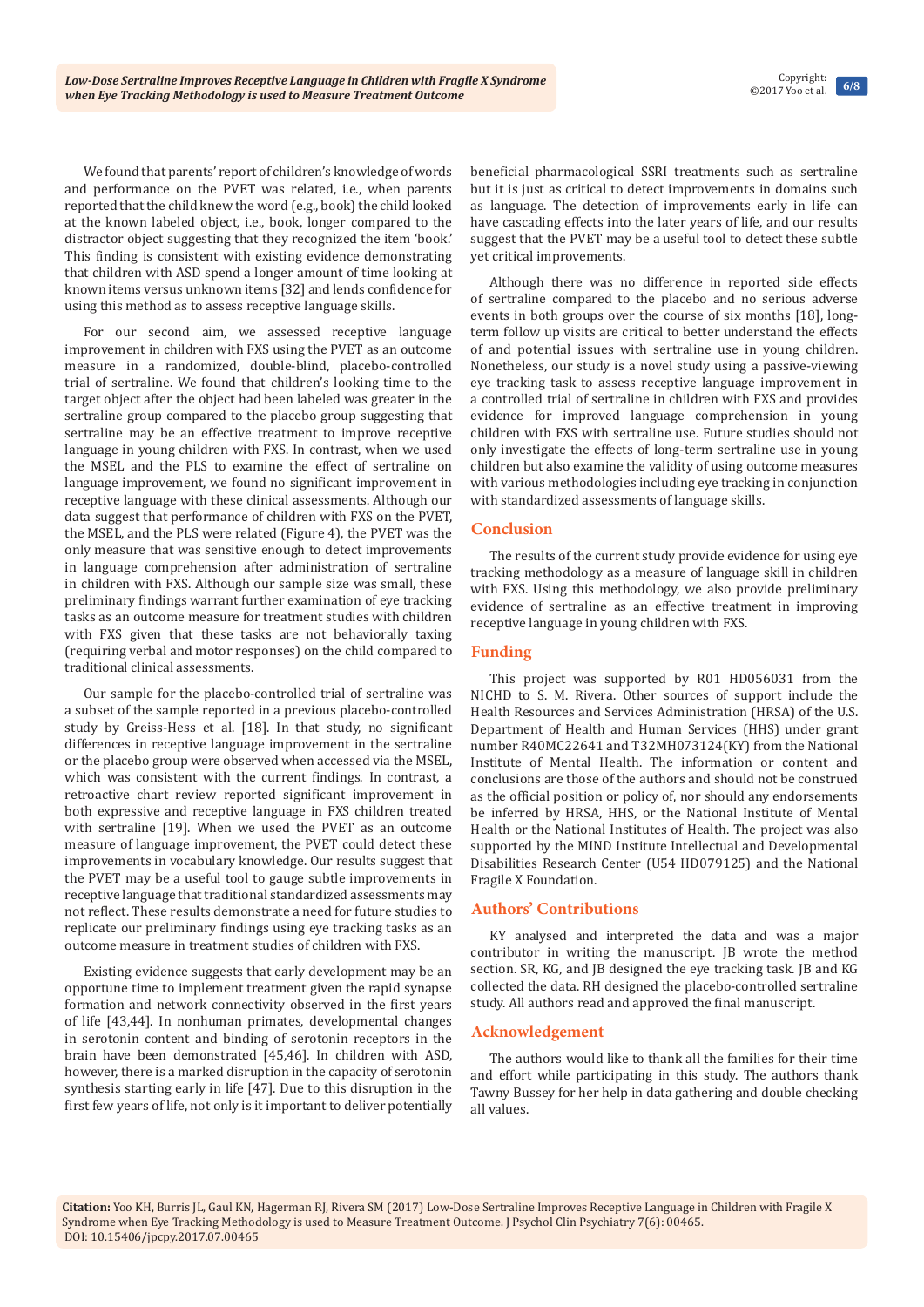#### **References**

- 1. Brown WT, Hagerman R, Hagerman PJ, Baltimore MD (2002) The molecular biology of the fragile X mutation. In: Fragile X syndrome: Diagnosis, treatment and research. (3rd edn), Johns Hopkins University Press, Maryland, USA, pp. 110-135.
- 2. [Crawford DC, Acuña JM, Sherman SL \(2001\) FMR1 and the fragile X](https://www.ncbi.nlm.nih.gov/pubmed/11545690)  [syndrome: human genome epidemiology review. Genet Med 3\(5\):](https://www.ncbi.nlm.nih.gov/pubmed/11545690)  [359-371.](https://www.ncbi.nlm.nih.gov/pubmed/11545690)
- 3. [Abbeduto L, Brady N, Kover S \(2007\) Language development and](https://www.ncbi.nlm.nih.gov/pubmed/17326110)  [fragile x syndrome: Profiles, syndrome-specificity, and within](https://www.ncbi.nlm.nih.gov/pubmed/17326110)[syndrome differences. Ment Retard Dev Disabil Res Rev 13\(1\): 36-46.](https://www.ncbi.nlm.nih.gov/pubmed/17326110)
- 4. [Berry-Kravis E, Potanos K \(2004\) Psychopharmacology in fragile](https://www.ncbi.nlm.nih.gov/pubmed/14994287)  [X syndrome--Present and future. Ment Retard Dev Disabil Res Rev](https://www.ncbi.nlm.nih.gov/pubmed/14994287)  [10\(1\): 42-48.](https://www.ncbi.nlm.nih.gov/pubmed/14994287)
- 5. [Budimirovic DB, Kaufmann WE \(2011\) What can we learn about](https://www.ncbi.nlm.nih.gov/pubmed/21893949)  [autism from studying fragile X syndrome. Dev Neurosci 33\(5\): 379-](https://www.ncbi.nlm.nih.gov/pubmed/21893949) [394.](https://www.ncbi.nlm.nih.gov/pubmed/21893949)
- 6. [Rousseau F, Heitz D, Biancalana V, Blumenfeld S, Kretz C, et al. \(1991\)](https://www.ncbi.nlm.nih.gov/pubmed/1944467)  [Direct diagnosis by DNA analysis of the fragile x syndrome of mental](https://www.ncbi.nlm.nih.gov/pubmed/1944467)  [retardation. N Engl J Med 325\(24\): 1673-1681.](https://www.ncbi.nlm.nih.gov/pubmed/1944467)
- 7. [Symons FJ, Byiers BJ, Raspa M, Bishop E, Bailey DB \(2010\) Self](https://www.ncbi.nlm.nih.gov/pubmed/20946000)[injurious behavior and fragile X syndrome: Findings from the national](https://www.ncbi.nlm.nih.gov/pubmed/20946000)  [fragile X survey. Am J Intellect Dev Disabil 115\(6\): 473-481.](https://www.ncbi.nlm.nih.gov/pubmed/20946000)
- 8. [Yuhas J, Cordeiro L, Tassone F, Ballinger E, Schneider A, et al. \(2011\)](https://www.ncbi.nlm.nih.gov/pubmed/20521090)  [Brief report: Sensorimotor gating in idiopathic autism and autism](https://www.ncbi.nlm.nih.gov/pubmed/20521090)  [associated with fragile X syndrome. J Autism Dev Disord 41\(2\): 248-](https://www.ncbi.nlm.nih.gov/pubmed/20521090) [253.](https://www.ncbi.nlm.nih.gov/pubmed/20521090)
- 9. [Hagerman RJ, Des-Portes V, Gasparini F, Jacquemont S, Gomez-](https://www.ncbi.nlm.nih.gov/pubmed/24813413)[Mancilla B \(2014\) Translating molecular advances in Fragile X](https://www.ncbi.nlm.nih.gov/pubmed/24813413)  [syndrome into therapy: A review. J Clin Psychiatry 75\(4\): e294-e307.](https://www.ncbi.nlm.nih.gov/pubmed/24813413)
- 10. [Bagni C, Tassone F, Neri G, Hagerman R \(2012\) Science in medicine](https://www.ncbi.nlm.nih.gov/pmc/articles/PMC3533539/)  [Fragile X syndrome: causes, diagnosis, mechanisms, and therapeutics.](https://www.ncbi.nlm.nih.gov/pmc/articles/PMC3533539/)  [J Clin Invest 122\(12\): 4314-4322.](https://www.ncbi.nlm.nih.gov/pmc/articles/PMC3533539/)
- 11. [Santoro MR, Bray SM, Warren ST \(2012\) Molecular Mechanisms of](https://www.ncbi.nlm.nih.gov/pubmed/22017584)  [Fragile X Syndrome: A Twenty-Year Perspective. Annu Rev Pathol 7:](https://www.ncbi.nlm.nih.gov/pubmed/22017584)  [219-245.](https://www.ncbi.nlm.nih.gov/pubmed/22017584)
- 12. [Fernández E, Rajan N, Bagni C \(2013\) The FMRP regulon: From](https://www.ncbi.nlm.nih.gov/pubmed/24167470)  [targets to disease convergence. Front Neurosci 7: 191.](https://www.ncbi.nlm.nih.gov/pubmed/24167470)
- 13. [Schaefer TL, Davenport MH, Erickson CA \(2015\) Emerging](https://www.ncbi.nlm.nih.gov/pubmed/25897255)  [pharmacologic treatment options for fragile X syndrome. Appl Clin](https://www.ncbi.nlm.nih.gov/pubmed/25897255)  [Genet 8: 75-93.](https://www.ncbi.nlm.nih.gov/pubmed/25897255)
- 14. [Chandana SR, Behen ME, Juhász C, Muzik O, Rothermel RD, et al.](https://www.ncbi.nlm.nih.gov/pubmed/15749243)  [\(2005\) Significance of abnormalities in developmental trajectory](https://www.ncbi.nlm.nih.gov/pubmed/15749243)  [and asymmetry of cortical serotonin synthesis in autism. Int J Dev](https://www.ncbi.nlm.nih.gov/pubmed/15749243)  [Neurosci 23\(2-3\): 171-182.](https://www.ncbi.nlm.nih.gov/pubmed/15749243)
- 15. [Hanson AC, Hagerman RJ \(2014\) Serotonin dysregulation in Fragile X](https://www.ncbi.nlm.nih.gov/pubmed/25606361)  [Syndrome: implications for treatment. Intractable rare Dis Res 3\(4\):](https://www.ncbi.nlm.nih.gov/pubmed/25606361)  [110-117.](https://www.ncbi.nlm.nih.gov/pubmed/25606361)
- 16. [Reinhard SM, Razak K, Ethell IM \(2015\) A delicate balance: role of MMP-](https://www.ncbi.nlm.nih.gov/pubmed/26283917)[9 in brain development and pathophysiology of neurodevelopmental](https://www.ncbi.nlm.nih.gov/pubmed/26283917)  [disorders. Front Cell Neurosci 9: 280.](https://www.ncbi.nlm.nih.gov/pubmed/26283917)
- 17. [Meredith RM, De Jong R, Mansvelder HD \(2011\) Functional rescue of](https://www.ncbi.nlm.nih.gov/pubmed/20817093)  [excitatory synaptic transmission in the developing hippocampus in](https://www.ncbi.nlm.nih.gov/pubmed/20817093)  [Fmr1-KO mouse. Neurobiol Dis 41\(1\): 104-110.](https://www.ncbi.nlm.nih.gov/pubmed/20817093)
- 18. Greiss-Hess L, Fitzpatrick ES, Nguyen VD, Chen Y, Gaul K, et al. (2016) A Randomized Double-Blind, Placebo-Controlled Trial of Sertraline in Young Children with Fragile X Syndrome. J Dev Behav Pediatr 1-10.
- 19. [Winarni TI, Chonchaiya W, Adams E, Au J, Mu Y, et al. \(2012\) Sertraline](https://www.ncbi.nlm.nih.gov/pubmed/22934167)  [May Improve Language Developmental Trajectory in Young Children](https://www.ncbi.nlm.nih.gov/pubmed/22934167)  [with Fragile X Syndrome: A Retrospective Chart Review. Autism Res](https://www.ncbi.nlm.nih.gov/pubmed/22934167)  [Treat 2012: 104317.](https://www.ncbi.nlm.nih.gov/pubmed/22934167)
- 20. [Steingard RJ, Zimnitzky B, DeMaso DR, Bauman ML, Bucci JP \(1997\)](https://www.ncbi.nlm.nih.gov/pubmed/9192538)  [Sertraline treatment of transition-associated anxiety and agitation](https://www.ncbi.nlm.nih.gov/pubmed/9192538)  [in children with autistic disorder. J Child Adolesc Psychopharmacol](https://www.ncbi.nlm.nih.gov/pubmed/9192538)  [7\(1\): 9-15.](https://www.ncbi.nlm.nih.gov/pubmed/9192538)
- 21. [Abbeduto L, Murphy MM, Cawthon SW, Richmond EK, Weissman](https://www.ncbi.nlm.nih.gov/pubmed/12691594)  [MD, et al. \(2003\) Receptive language skills of adolescents and young](https://www.ncbi.nlm.nih.gov/pubmed/12691594)  [adults with Down or Fragile X syndrome. Am J Ment Retard 108\(3\):](https://www.ncbi.nlm.nih.gov/pubmed/12691594)  [149-160.](https://www.ncbi.nlm.nih.gov/pubmed/12691594)
- 22. Abbeduto L, Hagerman R (1997) Language and communication in fragile x syndrome. Ment Retard Dev Disabil Res Rev 3: 313-322.
- 23. Price J, Roberts J, Vandergrift N, Martin G (2007) Language comprehension in boys with fragile X syndrome and boys with Down syndrome. J Intellect Disabil Res 51: 318-326.
- 24. [Kemper MB, Hagerman RJ, Altshul-Stark D \(1988\) Cognitive profiles](https://www.ncbi.nlm.nih.gov/pubmed/3177444)  [of boys with the fragile X syndrome. Am J Med Genet 30\(1-2\): 191-](https://www.ncbi.nlm.nih.gov/pubmed/3177444) [200.](https://www.ncbi.nlm.nih.gov/pubmed/3177444)
- 25. [Hooper SR, Hatton D, Sideris J, Sullivan K, Hammer J, et al. \(2008\)](https://www.ncbi.nlm.nih.gov/pubmed/18211154)  [Executive functions in young males with fragile X syndrome in](https://www.ncbi.nlm.nih.gov/pubmed/18211154)  [comparison to mental age-matched controls: baseline findings from](https://www.ncbi.nlm.nih.gov/pubmed/18211154)  [a longitudinal study. Neuropsychology 22\(1\): 36-47.](https://www.ncbi.nlm.nih.gov/pubmed/18211154)
- 26. [Cornish K, Sudhalter V, Turk J \(2004\) Attention and Language in](https://www.ncbi.nlm.nih.gov/pubmed/14994283)  [Fragile X. Ment Retard Dev Disabil Res Rev 10\(1\): 11-16.](https://www.ncbi.nlm.nih.gov/pubmed/14994283)
- 27. [Baumgardner TL, Reiss AL, Freund LS, Abrams MT \(1995\)](https://www.ncbi.nlm.nih.gov/pubmed/7724315)  [Specification of the neurobehavioral phenotype in males with fragile](https://www.ncbi.nlm.nih.gov/pubmed/7724315)  [X syndrome. Pediatrics 95\(5\): 744-752.](https://www.ncbi.nlm.nih.gov/pubmed/7724315)
- 28. Wisbeck JM, Huffman LC, Freund L, Gunnar MR, Davis EP, et al. (2000) Cortisol and social stressors in children with fragile X: a pilot study. Journal of developmental and behavioral pediatrics 21: 278-282.
- 29. [Lesniak-Karpiak K, Mazzocco MM, Ross JL \(2003\) Behavioral](https://www.ncbi.nlm.nih.gov/pubmed/12708580)  [assessment of social anxiety in females with Turner or fragile X](https://www.ncbi.nlm.nih.gov/pubmed/12708580)  [syndrome. J Autism Dev Disord 33\(1\): 55-67.](https://www.ncbi.nlm.nih.gov/pubmed/12708580)
- 30. [Cordeiro L, Ballinger E, Hagerman R, Hessl D \(2011\) Clinical](https://www.ncbi.nlm.nih.gov/pubmed/21475730)  [assessment of DSM-IV anxiety disorders in fragile X syndrome:](https://www.ncbi.nlm.nih.gov/pubmed/21475730)  [prevalence and characterization. J Neurodev Disord 3\(1\): 57-67.](https://www.ncbi.nlm.nih.gov/pubmed/21475730)
- 31. Fernald A, Zangl R, Portillo A, Marchman VA (2008) Looking while listening: Using eye movements to monitor spoken language comprehension by infants and young children. Developmental Psycholinguistics: On-line methods in children's langugage processing. John Benjamins, Netherlands, pp. 97-135.
- 32. [Brady N, Anderson C, Hahn L, Obermeier S, Kapa L \(2014\) Eye](https://www.ncbi.nlm.nih.gov/pubmed/24773020)  [Tracking as a Measure of Receptive Vocabulary in Children with](https://www.ncbi.nlm.nih.gov/pubmed/24773020)  [Austim Spectrum Disorders. Augment Altern Commun 30\(2\): 147-](https://www.ncbi.nlm.nih.gov/pubmed/24773020) [159.](https://www.ncbi.nlm.nih.gov/pubmed/24773020)
- 33. EM (1995) Mullen scales of early learning. AGS Editio. Circle Pines, MN: American Guidance Service, USA.
- 34. Zimmerman, I., Steiner, V., & Pond, R. (2002). Preschool Language Scale, Fourth Edition. San Antonio, TX: The Psychological Corporation.